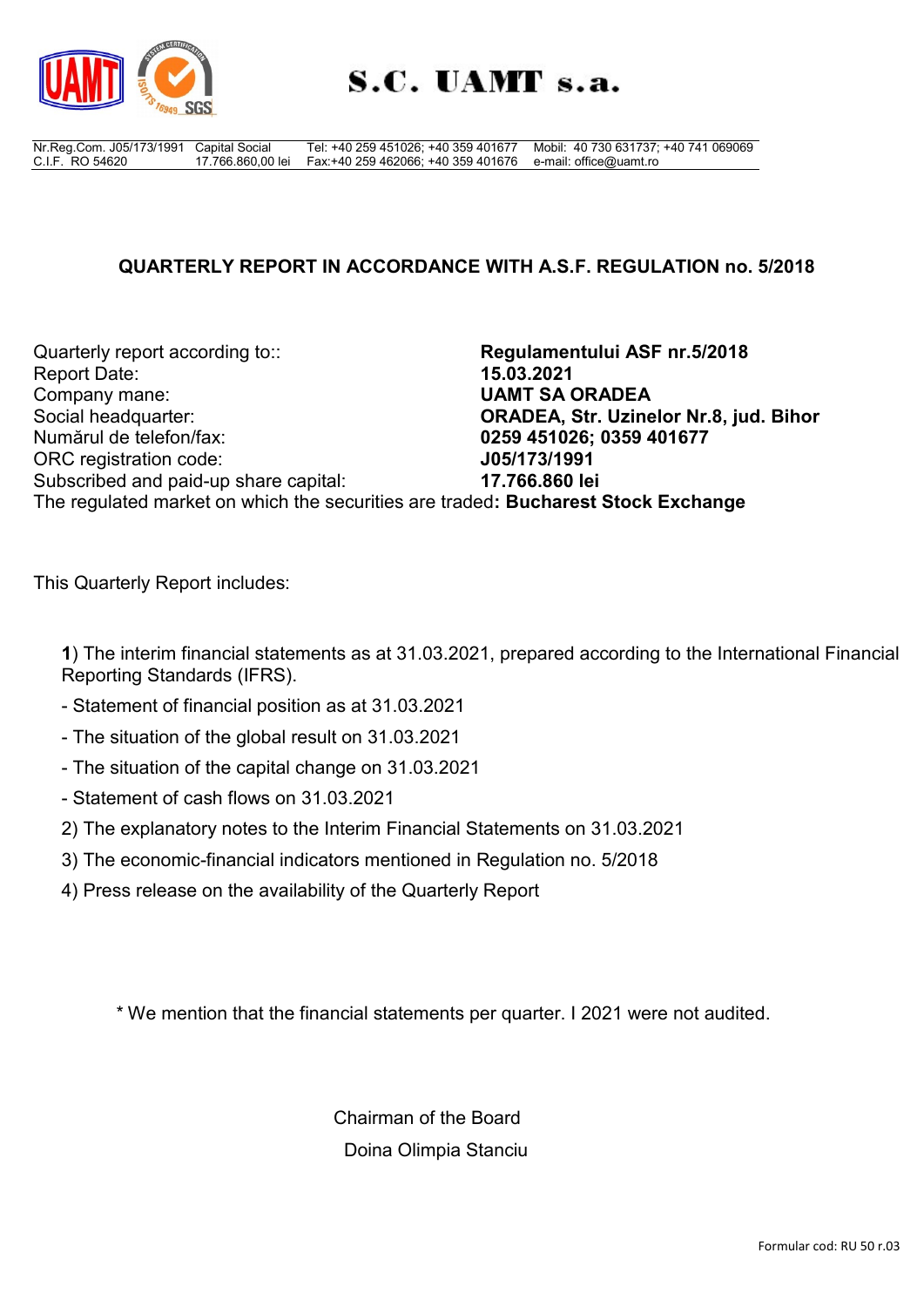

Nr.Reg.Com. J05/173/1991 C.I.F. RO 54620 Capital Social 17.766.860 lei Tel: +40 259 451026; +40 359 401677 Fax:+40 259 462066; +40 359 401676 Mobil: 40 730 631737; +40 741 069069 e-mail: office@uamt.ro

**STATEMENT of FINANCIAL POSITION**

**at: 31.03.2021**

**31.03.2021 01.01.2021**

| <b>Assets</b>                             |              |               |
|-------------------------------------------|--------------|---------------|
| <b>Non-current assets</b>                 |              |               |
| Tangible assets                           | 63,303,157   | 64,537,080    |
| Other tangible assets                     | 2,601,594    | 2,800,729     |
| Real-estate investments                   | 0            | 0             |
| Other assets (biological, financial, etc) | 0            | 0             |
| Rights to use leased assets               | 116,861      | 216,433       |
| <b>Total non-current assets</b>           | 66,021,612   | 67,554,242    |
| <b>Current assets</b>                     |              |               |
| Inventories                               | 27,433,419   | 26,015,792    |
| Trade receivables                         | 13,933,300   | 17,370,698    |
| Prepayments                               | 0            | 0             |
| Other receivables of which:               | 3,526,176    | 3,076,820     |
| Current income tax receivables            | 0            | 0             |
| Cash and cash equivalents                 | 11,176,790   | 13,694,682    |
| <b>Total current assets</b>               | 56,069,685   | 60,157,992    |
| <b>Advance income (grants)</b>            | 1,113,486    | 1,397,029     |
| <b>Total assets</b>                       | 120,977,811  | 126,315,205   |
| <b>Equity and debts</b>                   |              |               |
| <b>Equity</b>                             |              |               |
| Joint stock                               | 17,766,860   | 17,766,860    |
| Reserves                                  | 42,799,511   | 42,799,511    |
| Reported result                           | $-5,106,257$ | 8,023,717     |
| The result of the exercise                | $-4,851,454$ | $-13,374,891$ |
| Distribution of profit                    | 33,403,581   | 33,648,498    |
| Other reserves and own shares             | 0            | 0             |
| Postpone receivables tax                  | 6,162,758    | 6,162,758     |
| <b>Total equity</b>                       | 77,849,483   | 82,700,937    |
| <b>Non-current debts</b>                  |              |               |
| Long-term loans received                  | 12,775,801   | 12,913,399    |
| Other long-term debts                     |              | 0             |
| Deferred tax liabilities                  | 0            | 0             |
| Other non-current debts                   | 215,381      | 377,751       |
| <b>Total non-current debts</b>            | 12,991,182   | 13,291,150    |
| <b>Current debts</b>                      |              |               |
| Trade payables                            | 7,806,478    | 8,038,147     |
| Short-term loans                          | 15,121,531   | 14,999,991    |
| Short-term provisions                     | 0            | 0             |
| <b>Current fees</b>                       | 665,444      | 802,786       |
| Other current debts                       | 380,935      | 319,436       |
| Postpone receivables tax                  | 6,162,758    | 6,162,758     |
| <b>Total current debts</b>                | 30,137,146   | 30,323,118    |
| <b>Total debts</b>                        | 43,128,328   | 43,614,268    |
| <b>Total liabilities</b>                  | 120,977,811  | 126,315,205   |

Ioan STANCIU

General Director **General Director Head of Fin.Acc.Dept.**<br> **Frame STANCIU Head of Fin.Acc.Dept.**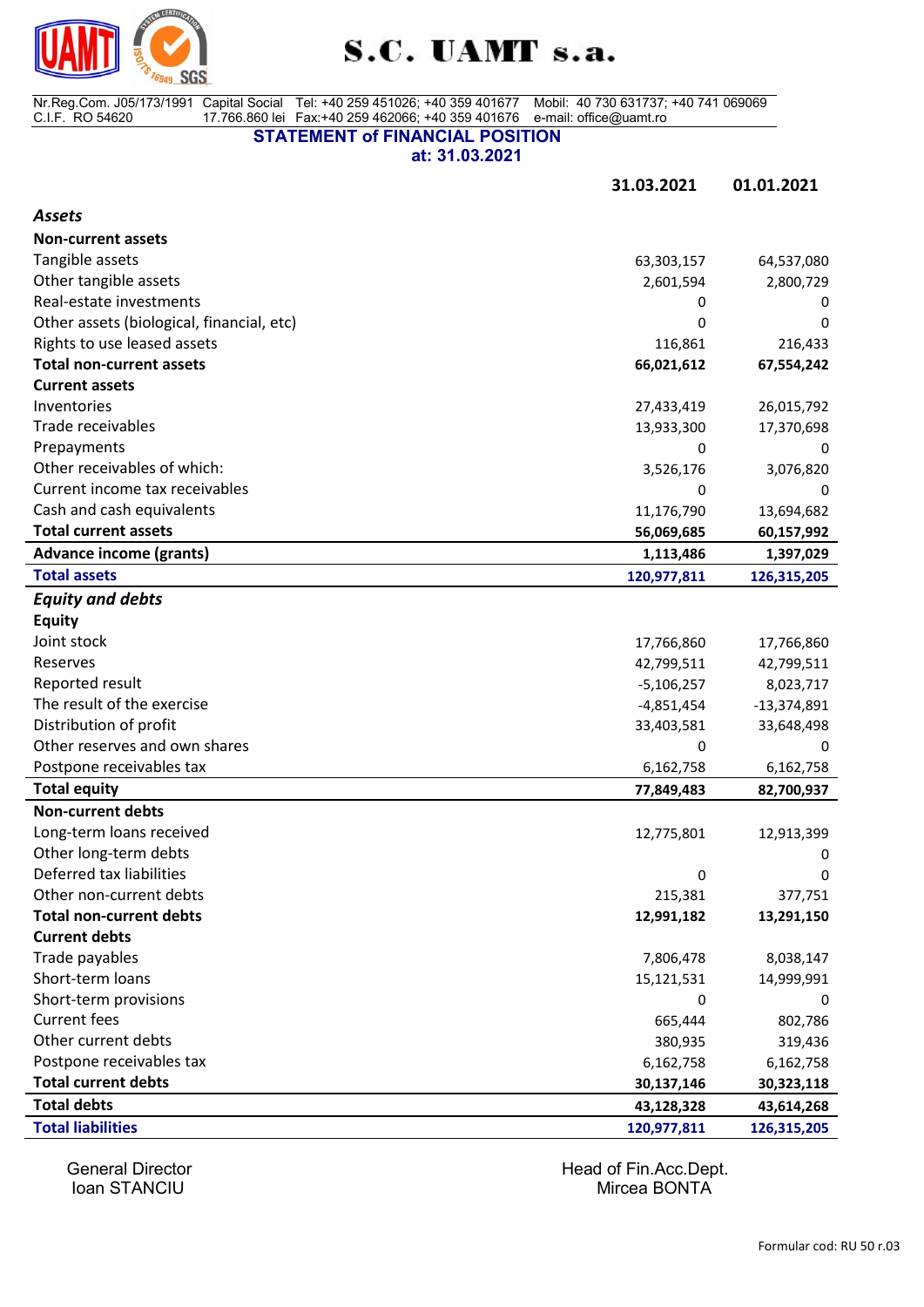

Nr.Reg.Com. J05/173/1991 C.I.F. RO 54620 Capital Social 17.766.860 lei Tel: +40 259 451026; +40 359 401677 Fax:+40 259 462066; +40 359 401676 Mobil: 40 730 631737; +40 741 069069 e-mail: office@uamt.ro

#### **STATEMENT OF PROFIT OR LOSS AND OTHERS ELEMENTS OF THE OVERALL RESULT At : 31.03.2021**

|                                                | 31.03.2021             | 31.03.2020  |
|------------------------------------------------|------------------------|-------------|
| Income from sold production                    | 17,933,544             | 27,454,656  |
| Income of sold goods                           | $-211,291$             | 1,300,344   |
| Other incomes, including change in inventories | $-283,042$             | 2,118,453   |
|                                                | 17,439,211             | 30,873,453  |
| Consumptions of raw materials and materials    | 13,064,240             | 21,399,366  |
| The costs of goods sold                        | 529,178                | 1,148,268   |
| Staff expenditure                              | 3,676,558              | 5,465,597   |
| Depreciation expenses                          | 2,627,594              | 2,699,629   |
| Other expenses                                 | 894,230                | 726,809     |
|                                                | 20,791,800             | 31,439,669  |
| <b>Operation result</b>                        | $-3,352,589$           | $-566,216$  |
| Financial income                               | 6,282                  | 34,382      |
| <b>Financial expenses</b>                      | 1,505,147              | 159,129     |
| <b>Profit before tax</b>                       | $-4,851,454$           | $-690,963$  |
| Tax profit                                     |                        |             |
| Deferred income tax expenses                   | 0                      | 0           |
| Deferred income tax revenue                    | 0                      | $\mathbf 0$ |
| Profit of the period and result                |                        |             |
| <b>Overall total for the period</b>            | $-4,851,454$           | $-690,963$  |
| Earnings per share                             |                        |             |
| Result per basic share (RON/share)             | $-0.123$               | $-0.018$    |
| <b>General Director</b>                        | Head of Fin.Acc. Dept. |             |
| Ioan STANCIU                                   | Mircea BONTA           |             |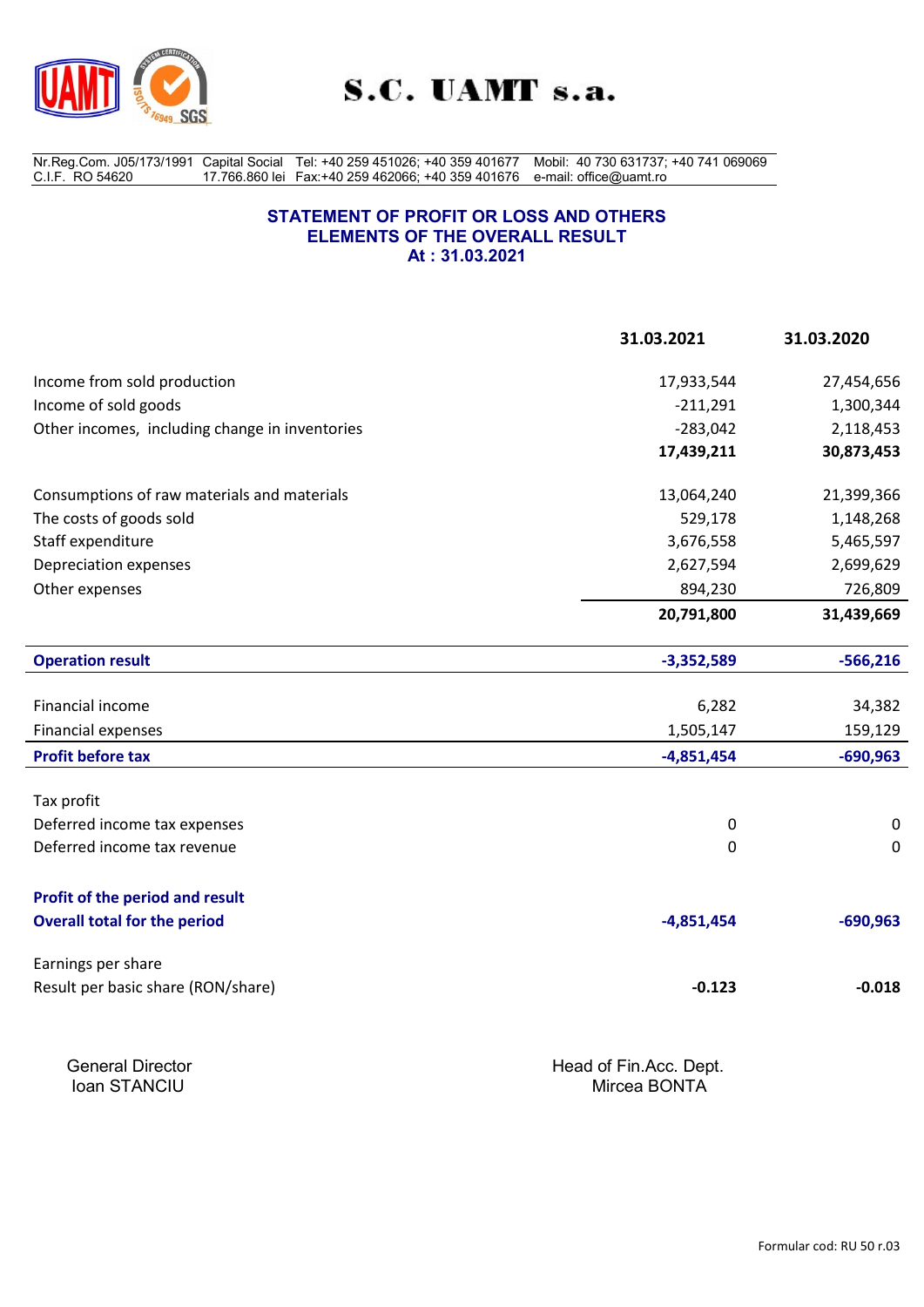

Nr.Reg.Com. J05/173/1991 C.I.F. RO 54620 Capital Social 17.766.860 lei Tel: +40 259 451026; +40 359 401677 Fax:+40 259 462066; +40 359 401676 Mobil: 40 730 631737; +40 741 069069 e-mail: office@uamt.ro

# **STATEMENT OF CAPITAL CHANGE at: 31.03.2021**

| The<br>element's<br>name                         | Joint stock | <b>Financial</b><br>reevaluatio<br>n reserve | Own<br>shares | Other<br>reserves | Reported<br>result | <b>Current</b><br>result | <b>Distri</b><br>butio<br>n of<br>profit | <b>Deferred</b><br>income tax | <b>Total</b> |
|--------------------------------------------------|-------------|----------------------------------------------|---------------|-------------------|--------------------|--------------------------|------------------------------------------|-------------------------------|--------------|
| Balance at 1<br>Jan. 2021                        | 17,766,860  | 34,963,864                                   | 1,315,366     | 42,799,511        | 8,023,717          | $-13,374,891$            | $\mathbf 0$                              | $-6,162,758$                  | 82,700,937   |
| Income and<br>loss                               | 0           | $-244,917$                                   | $\pmb{0}$     | $\pmb{0}$         | 13,129,974         | 8,523,437                | $\boldsymbol{0}$                         | $\pmb{0}$                     | $-4,851,454$ |
| - Transfer<br>report<br>earnings                 | 0           | $\pmb{0}$                                    | $\pmb{0}$     | $\pmb{0}$         | 13,374,891         | $-13,374,891$            | $\pmb{0}$                                | 0                             | 0            |
| - Surplus<br>transfer<br>from<br>revaluation     | $\pmb{0}$   | $-244,917$                                   | $\pmb{0}$     | $\pmb{0}$         | 244,917            |                          | $\boldsymbol{0}$                         | $\pmb{0}$                     | $\pmb{0}$    |
| - Current<br>earnings<br>result                  | $\pmb{0}$   | $\pmb{0}$                                    | $\pmb{0}$     | $\pmb{0}$         | $-5,106,247$       | $-4,851,454$             | $\pmb{0}$                                | 0                             | $-9,957,701$ |
| - Profit<br>distribution<br>to other<br>reserves | $\pmb{0}$   | $\pmb{0}$                                    | $\pmb{0}$     | $\pmb{0}$         | $\pmb{0}$          | 0                        | 0                                        | $\pmb{0}$                     | 0            |
| - Reported<br>earnings<br>from errors            | 0           | $\pmb{0}$                                    | $\pmb{0}$     | $\pmb{0}$         | 0                  | $\pmb{0}$                | $\pmb{0}$                                | $\pmb{0}$                     | 0            |
| - Own<br>shares                                  | $\pmb{0}$   | $\pmb{0}$                                    | $\pmb{0}$     | $\pmb{0}$         | 0                  | $\pmb{0}$                | $\boldsymbol{0}$                         | $\pmb{0}$                     | $\pmb{0}$    |
| Other<br>elements of<br>global<br>result         | 0           | $\pmb{0}$                                    | $\pmb{0}$     | $\pmb{0}$         | 0                  | 0                        | $\mathbf 0$                              | 0                             | 0            |
| Revaluation<br>surplus                           | $\pmb{0}$   | $\pmb{0}$                                    | $\pmb{0}$     | $\pmb{0}$         | 0                  | 0                        | 0                                        | 0                             | 0            |
| Transaction<br>s with<br>owners                  | 0           | 0                                            | 0             | 0                 | 0                  | 0                        | 0                                        | 0                             | 0            |
| - Granted<br>dividends                           | 0           | $\pmb{0}$                                    | $\pmb{0}$     | $\pmb{0}$         | 0                  | 0                        | $\pmb{0}$                                | 0                             | 0            |
| <b>Balance</b> at<br>30 mar.<br>2021             | 17,766,860  | 34,718,947                                   | 1,315,366     | 42,799,511        | $-5,106,257$       | $-4,851,454$             | $\pmb{0}$                                | $-6,162,758$                  | 77,849,483   |

General Director **Head of Fin.Acc. Dept.** Ioan STANCIU Nircea BONTA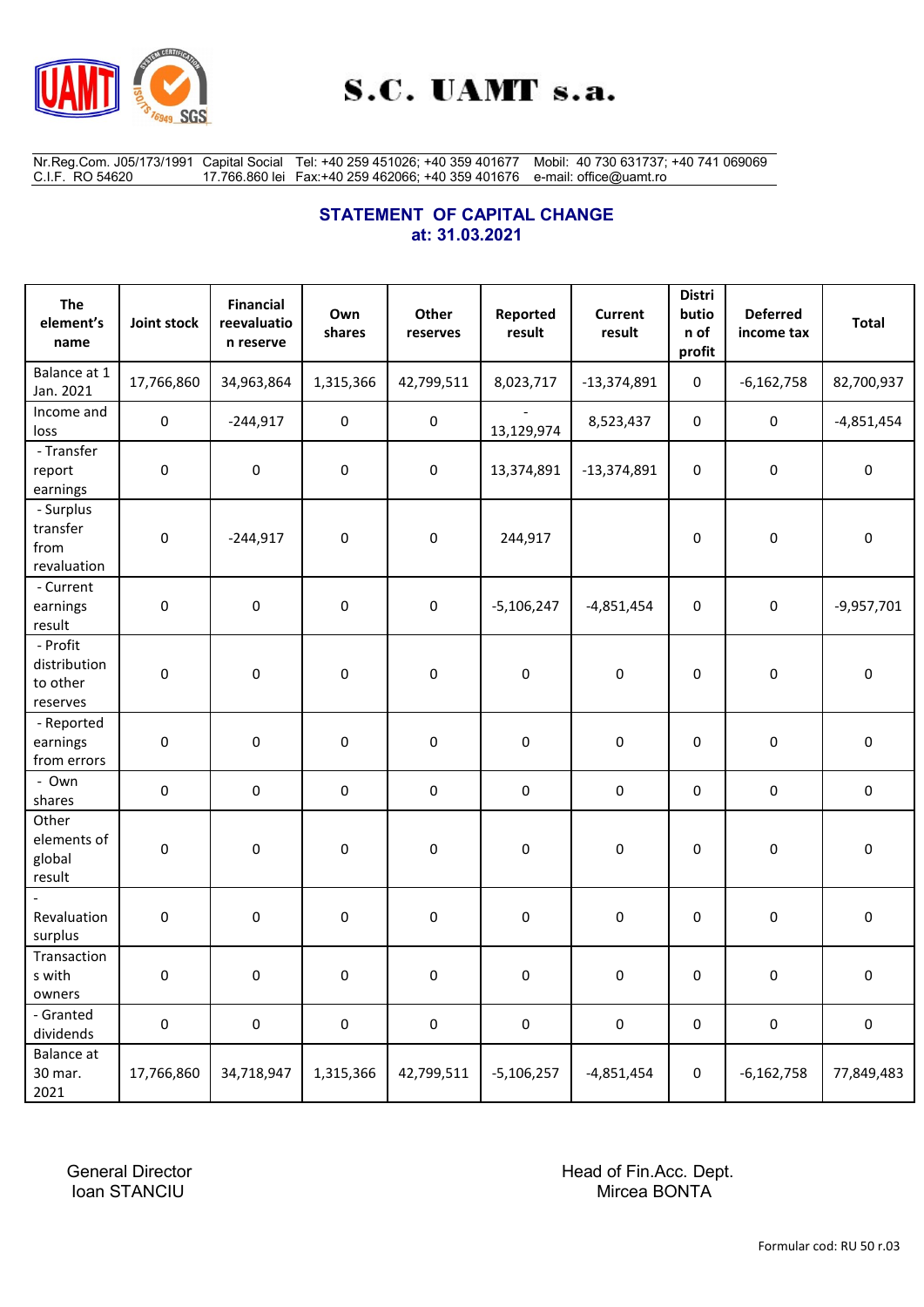

Nr.Reg.Com. J05/173/1991 C.I.F. RO 54620 Capital Social 17.766.860 lei Tel: +40 259 451026; +40 359 401677 Fax:+40 259 462066; +40 359 401676 Mobil: 40 730 631737; +40 741 069069 e-mail: office@uamt.ro

#### **STATEMENT OF CASH FLOWS La: 31.03.2021**

|                                                          |              | - lei -      |
|----------------------------------------------------------|--------------|--------------|
|                                                          | 31.03.2021   | 31.03.2020   |
| Cash flow from operating activity                        |              |              |
| Receipt from customers                                   | 24,343,106   | 35,641,220   |
| Payments to suppliers                                    | 18,853,590   | 21,255,484   |
| Payments to employees                                    | 1,991,337    | 3,046,672    |
| Payments to the state budget                             | 3,187,385    | 5,144,223    |
| Net cash from operating activities                       | 310,794      | 6,194,841    |
|                                                          |              |              |
| Cash flow from investment activities                     |              |              |
| Payments for the purchase of the fixed assets            | 1,396,510    | 82,492       |
| Receipts from the sale of tangible assets                | 0            | 0            |
| Loan receipts                                            | 0            | 0            |
| Net cash from investment activities                      | $-1,396,510$ | $-82,492$    |
|                                                          |              |              |
| Net cash from financing activities                       |              |              |
| Loan receipts                                            | 0            | 0            |
| Paid dividends and loan repayments                       | 1,432,177    | 1,333,862    |
| Paid dividends                                           | 0            | 0            |
| Net cash from financing activities                       | $-1,432,177$ | $-1,333,862$ |
|                                                          |              |              |
| Net increase / (decrease) of cash                        | $-2,517,893$ | 4,778,487    |
|                                                          |              |              |
| Cash and cash equivalents at the beginning of the period | 13,694,683   | 10,908,581   |
| Cash and cash equivalents at the end of the period       | 11,176,790   | 15,687,068   |
|                                                          |              |              |

Ioan STANCIU

General Director **General Director Head of Fin.Acc. Dept.**<br> **Figure 10an STANCIU Head of STANCIU**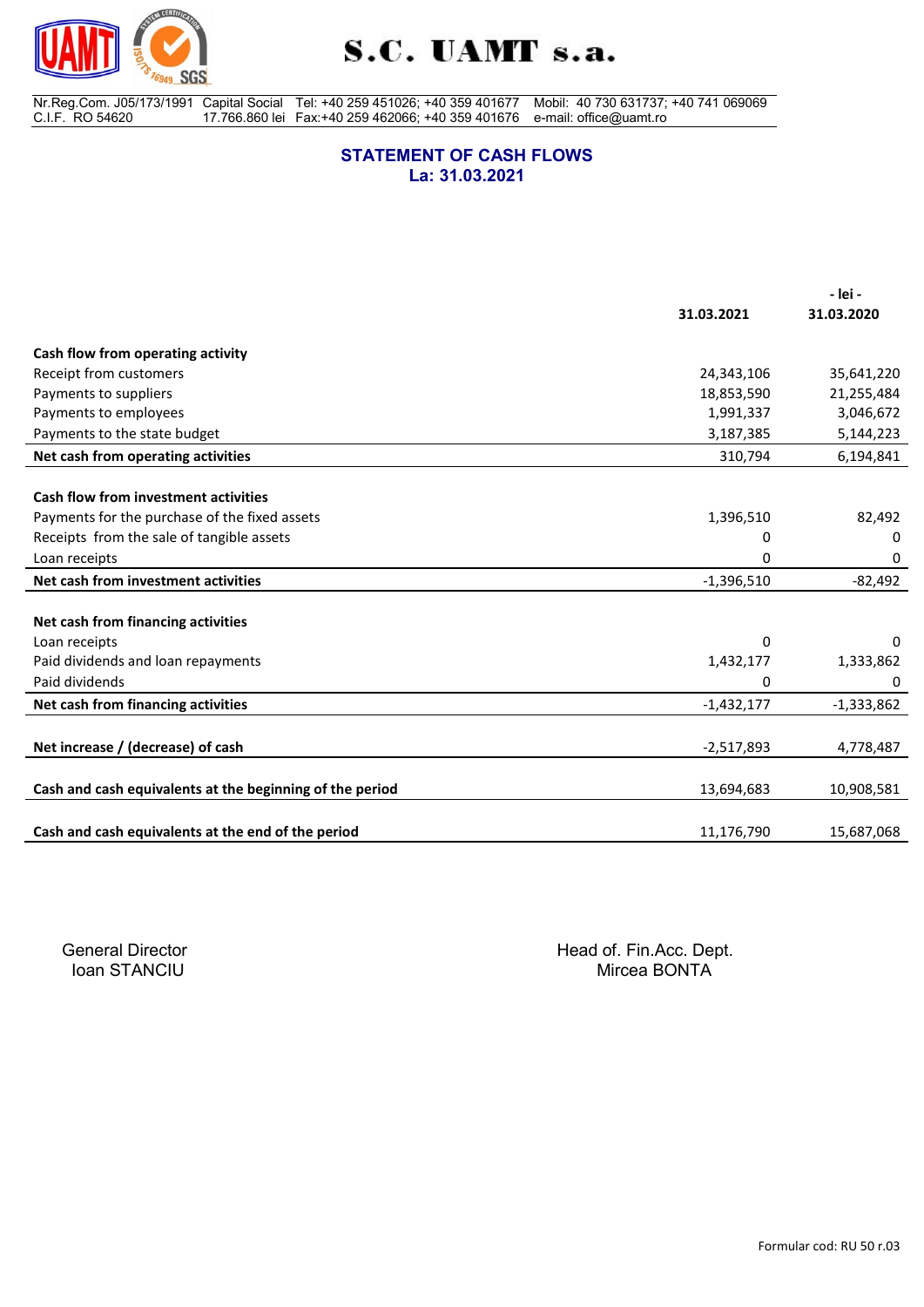# **Explanatory notes to the financial statements concluded on 31.03.2021**

# **Reporting entity**

SC UAMT SA has its registered office in Oradea, str. Uzinelor no. 8, registration no. At the Trade Register J / 05/173/1991. It is a joint stock company and operates in Romania in accordance with the provisions of Law no. 31/1990 on companies.

The object of the basic activity of the company is the manufacture of other parts and accessories for motor vehicles and motor vehicles - CAEN code 2932.

The company's shares are listed on the Bucharest Stock Exchange, category II, with the code UAM. As of this date, the company is owned by the following shareholders:

| <b>Shareholders</b>                                              | Share number | Value (lei) | Percent |
|------------------------------------------------------------------|--------------|-------------|---------|
| TOTAL according to Central Depositary at<br>31.03.2021, of wich: | 39,481,911   | 17,766,860  | 100.00% |
| Stanciu Ioan                                                     | 25,823,588   | 11,620,615  | 65.40%  |
| Individuals                                                      | 8,692,642    | 3,911,689   | 22.01%  |
| Individuals                                                      | 4,965,681    | 2,234,556   | 12.58%  |

The record of shares and shareholders is kept in accordance with the law by S.C. Central Depository S.A. Bucharest.

### **Presentation of financial statements**

The individual financial statements are presented in accordance with the requirements of International Financial Reporting Standards (IFRS).

# **Functional and presentation currency**

The functional currency chosen is the Romanian leu. The financial statements are presented Romanian currency.

### **Significant accounting policies**

The company organizes and manages the financial accounting, according to the Accounting Law no. 82/1991 republished, with subsequent amendments and completions and of the I.F.R.S.

Financial accounting ensures the chronological and systematic recording, processing, publication and storage of information on financial position, financial performance and other information related to the activity carried out.

### **Foreign currency transactions**

Foreign currency transactions are recorded in lei at the exchange rate at the settlement date of the transactions. At the end of each period, the debts in foreign currency are valued at the exchange rate of the foreign exchange market, communicated by the National Bank of Romania from the last banking day of the period in question.

### **Financial instruments**

The company holds as non-derivative financial assets: trade receivables, and cash and cash equivalents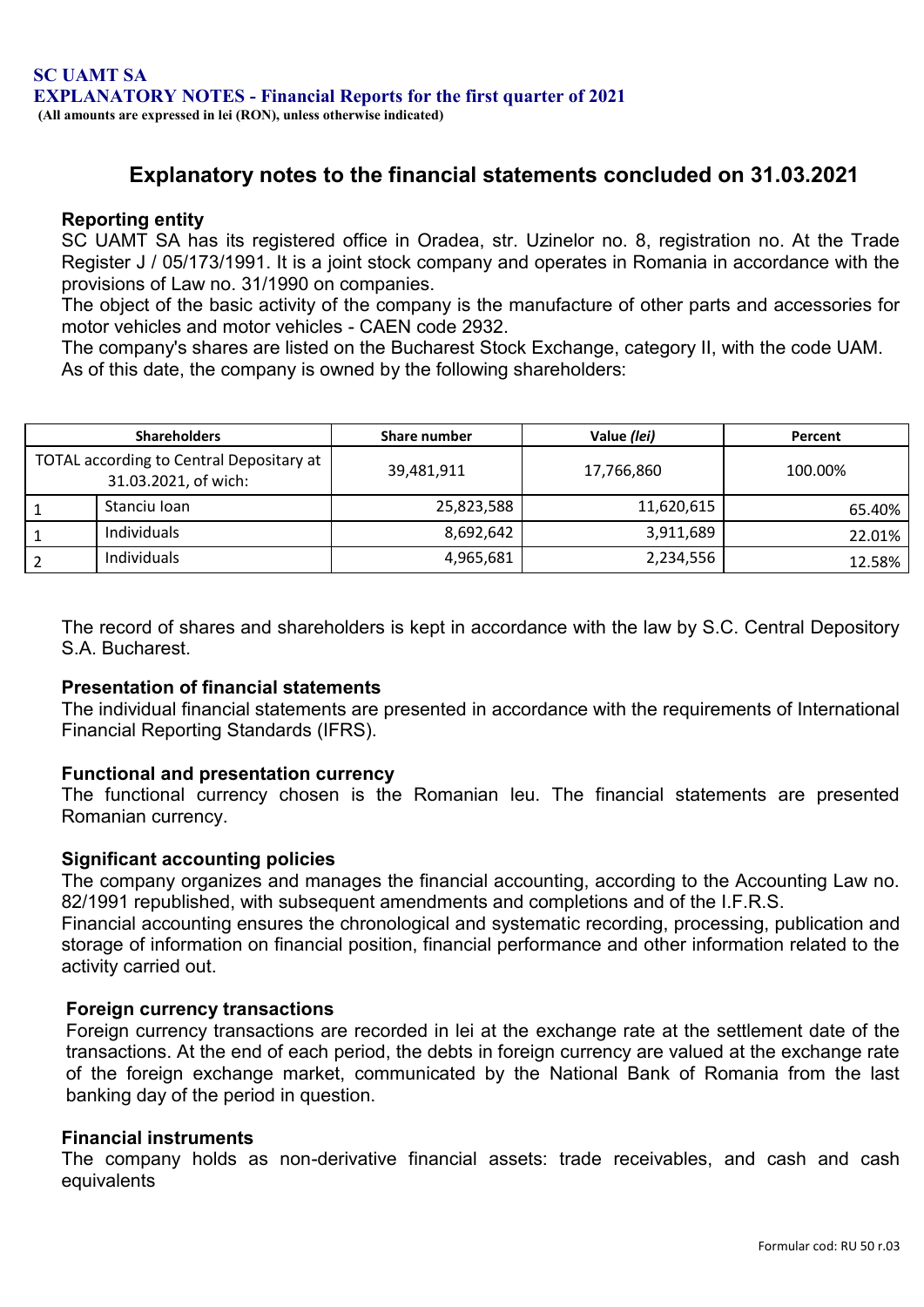#### **SC UAMT SA EXPLANATORY NOTES - Financial Reports for the first quarter of 2021**

**(All amounts are expressed in lei (RON), unless otherwise indicated)**

### **Tangible fixed assets**

Property, plant and equipment are assets that:

 $\Box$  are owned by a company to be used in the production of goods or services, to be rented to third parties or to be used for administrative purposes; and

 $\Box$  are used for a period of more than one year.

The production cost of fixed assets includes direct production costs such as direct materials, energy consumed for technological purposes, costs representing employees' salaries, legal contributions and other related expenses, which result directly from the construction of tangible assets, site development costs, costs initial delivery and handling costs, installation and assembly costs, costs of testing the proper functioning of the asset, professional fees and commissions paid in connection with the asset, the cost of designing the products and obtaining the necessary authorizations;

Subsequent expenses related to property, plant and equipment are recognized:

 $\Box$  as expenses in the period in which they were made if they are considered repairs or the purpose of these expenses is to ensure the continuous use of the asset while maintaining the initial technical parameters; or

 $\Box$  as a component of the asset, in the form of subsequent expenses, if the conditions are met to be considered investments in fixed assets.

Depreciation of property, plant and equipment is calculated from the time of commissioning until the full recovery of their input value.

The company calculates and records in the accounting the depreciation of the tangible fixed assets leased, rented or given in management location.

Land is not depreciated.

# **Intangible assets**

The intangible assets include:

- $\Box$  formation expenses;
- $\Box$  development expenses;

□ concessions, patents, licenses, trademarks, rights and similar assets, except those created internally by the company;

 $\Box$  goodwill;

 $\Box$  other intangible assets;

 $\Box$  advances granted for intangible assets;

 $\Box$  intangible assets under construction.

Depreciation of intangible assets is allocated on a systematic basis over the best estimate of its useful life.

The depreciation method of intangible assets is the straight-line method.

# **Elements of the nature of stocks**

The entry of inventories is recorded in the accounts on the date of the transfer of risks and rewards. Trade discounts granted by the supplier and entered on the purchase invoice reduce the purchase cost of the goods.

In determining the production cost, the standard cost method is used, taking into account the normal levels of materials and consumables, labor, efficiency and production capacity.

Levels considered normal for material consumption are reviewed every 12 months.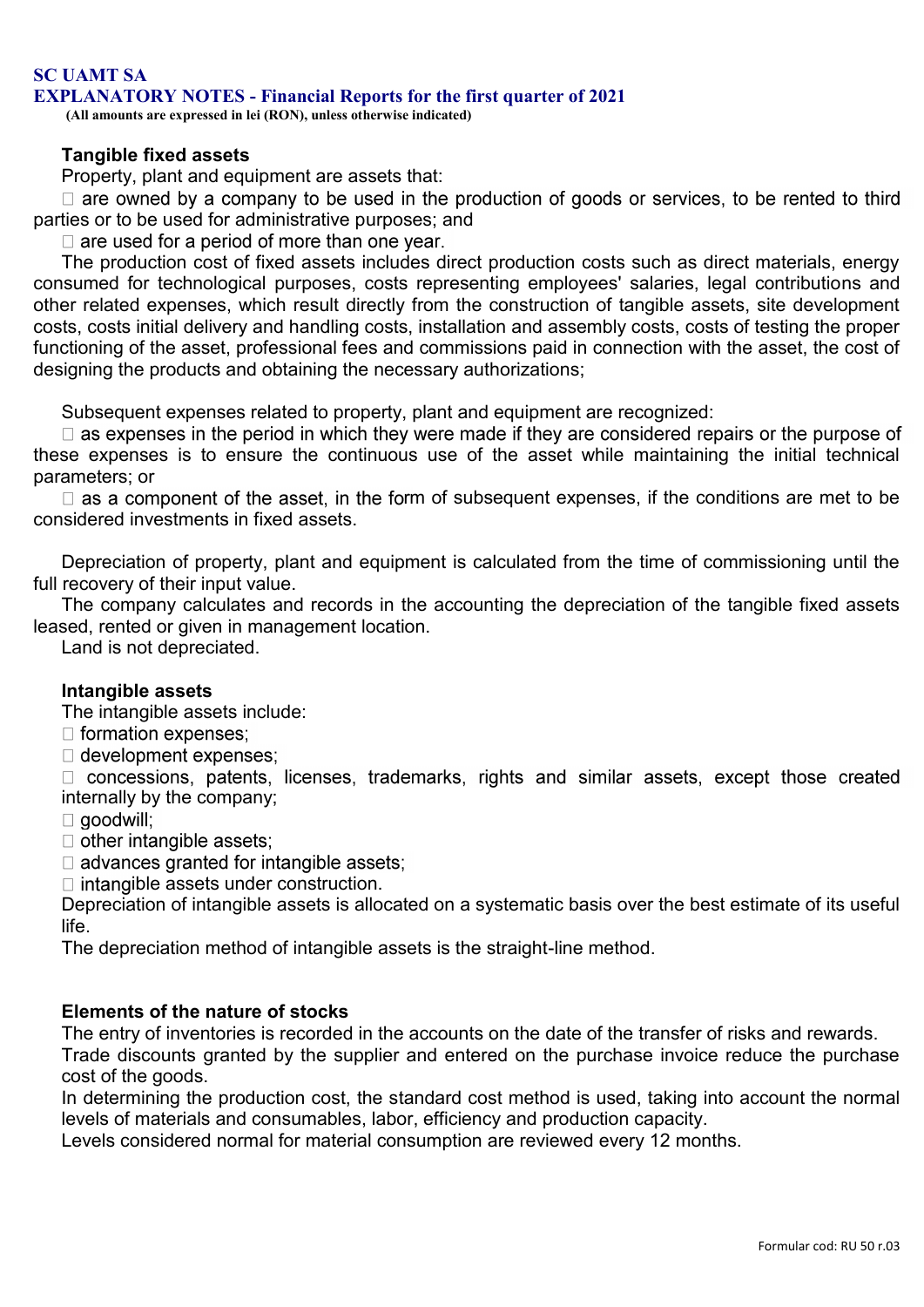# **SC UAMT SA EXPLANATORY NOTES - Financial Reports for the first quarter of 2021**

**(All amounts are expressed in lei (RON), unless otherwise indicated)**

### **Income**

Revenues represent increases in economic advantages, which occurred during the year, which generated an increase in equity in other forms than those that express new contributions from the owners of the enterprise.

Revenue is recognized on an accrual basis.

### **Expenditure**

The company's expenses represent the amounts paid or payable.

Expenditure accounting is kept by types of expenses, as follows:

Synthetic expense accounts comprising several items with different tax deductibility regimes are developed in analytics, so that each analyst reflects the specific content.

# **Debts of society**

The company's debts are recorded in the accounts on behalf of third party accounts. The accounts of suppliers and other liabilities are kept by categories, as well as by each natural or legal person.

Personnel rights are recorded in the accounting with the withholding of contributions

Profit payable tax must be recognized as a liability up to the amount not paid.

The valuation of the debts expressed in foreign currency and of those with settlement in lei according to the exchange rate of a currency is made at the exchange rate communicated by the National Bank of Romania, valid at the end of the financial year.

# **Trade and financial reductions**

The commercial discounts granted by the supplier and entered on the purchase invoice adjust in the sense of reducing the purchase cost of the goods.

The commercial discounts granted to the customers adjust in the sense of reducing the amount of revenues related to the transaction.

### **Contingent assets and liabilities**

Contingent assets and liabilities are presented in the explanatory notes if inflows of economic benefits are likely to occur.

### **Events subsequent to the preparation of the financial statements**

Events subsequent to the date of the financial statements are those events, favorable or unfavorable, that occur between the balance sheet date and the date on which the annual financial statements are authorized for publication. They are presented in the notes when they are considered significant.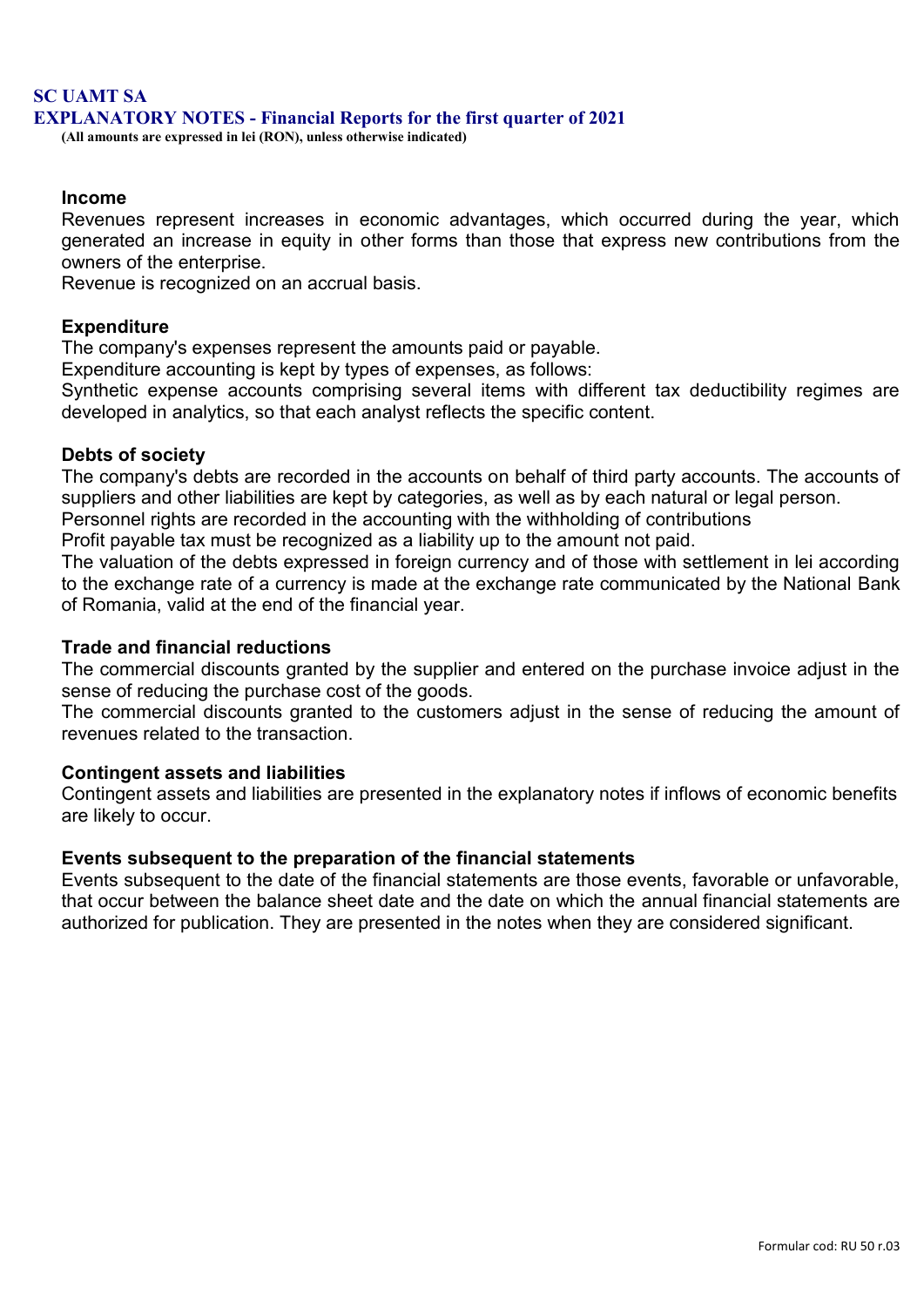# **SC UAMT SA EXPLANATORY NOTES - Financial Reports for the first quarter of 2021**

**(All amounts are expressed in lei (RON), unless otherwise indicated)**

# **Presentation of the economic - financial situation based on the balance sheet elements**

|                                                | 31.03.2021   | 01.01.2021    |
|------------------------------------------------|--------------|---------------|
| <b>Assets</b>                                  |              |               |
| <b>Non-current assets</b>                      |              |               |
| Tangible assets                                | 63,303,157   | 64,537,080    |
| Other tangible assets                          | 2,601,594    | 2,800,729     |
| Real-estate investments                        | 0            | 0             |
| Other assets (biological, financial etc)       | 0            | 0             |
| Rights to use leased asstes                    | 116,861      | 216,433       |
| <b>Total non-current assets</b>                | 66,021,612   | 67,554,242    |
| <b>Current assets</b>                          |              |               |
| Inventories                                    | 27,433,419   | 26,015,792    |
| Trade receivables                              | 13,933,300   | 17,370,698    |
| Prepayments                                    | 0            | 0             |
| Other receivables of wich:                     | 3,526,176    | 3,076,820     |
| Current income tax receivables                 | 0            | 0             |
| Cash and cash equivalents                      | 11,176,790   | 13,694,682    |
| <b>Total current assets</b>                    | 56,069,685   | 60,157,992    |
| <b>Advance income (grants)</b>                 | 1,113,486    | 1,397,029     |
| <b>Total assets</b>                            | 120,977,811  | 126,315,205   |
| Capitaluri proprii și datorii Equity and debts |              |               |
| <b>Equity</b>                                  |              |               |
| Joint stock                                    | 17,766,860   | 17,766,860    |
| Reserves                                       | 42,799,511   | 42,799,511    |
| Reported result                                | $-5,106,257$ | 8,023,717     |
| Result of the exercise                         | $-4,851,454$ | $-13,374,891$ |
| Distribution of profit                         | 33,403,581   | 33,648,498    |
| Other reserves and own shares                  | 0            | 0             |
| Impozit pe profit amanat                       | 6,162,758    | 6,162,758     |
| <b>Total equity</b>                            | 77,849,483   | 82,700,937    |
| Non-current debts                              |              |               |
| Long-term loans                                | 12,775,801   | 12,913,399    |
| Other long-term debts                          |              | 0             |
| Deferred tax liabilities                       | 0            | 0             |
| Other non-current debts                        | 215,381      | 377,751       |
| <b>Total non-current debts</b>                 | 12,991,182   | 13,291,150    |
| <b>Current debts</b>                           |              |               |
| Trade payables                                 | 7,806,478    | 8,038,147     |
| Short-term loans                               | 15,121,531   | 14,999,991    |
| Short-term provisions                          | 0            | 0             |
| <b>Current fees</b>                            | 665,444      | 802,786       |
| Other current debts                            | 380,935      | 319,436       |
| Deferred income tax                            | 6,162,758    | 6,162,758     |
| <b>Total current debts</b>                     | 30,137,146   | 30,323,118    |
| <b>Total debts</b>                             | 43,128,328   | 43,614,268    |
| <b>Total liabilities</b>                       | 120,977,811  | 126,315,205   |

Formular cod: RU 50 r.03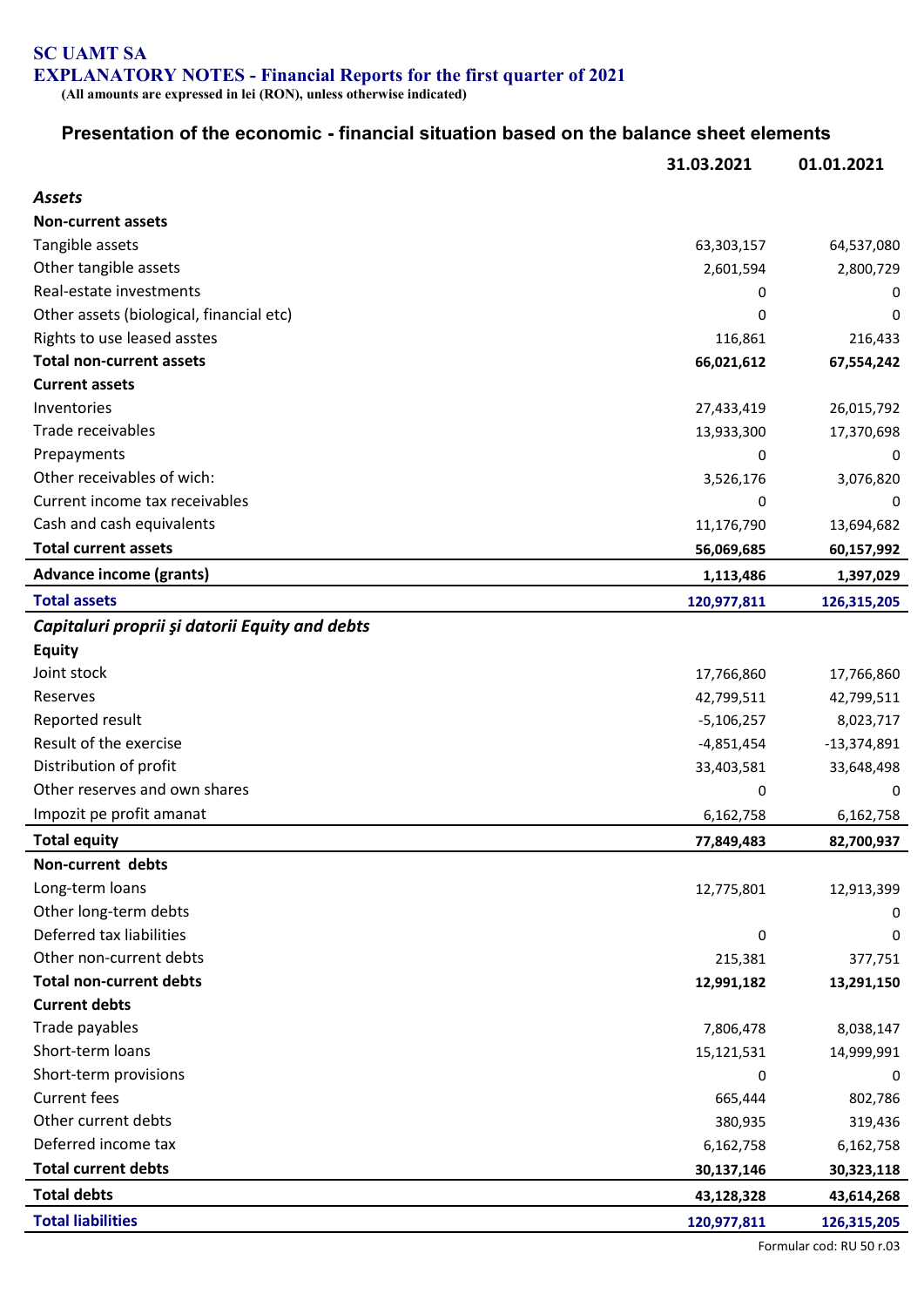## **SC UAMT SA EXPLANATORY NOTES - Financial Reports for the first quarter of 2021 (All amounts are expressed in lei (RON), unless otherwise indicated)**

# **Presentation of the financial - accounting situation based on the profit and loss account**

|                                                | 31.03.2021   | 31.03.2020  |
|------------------------------------------------|--------------|-------------|
| Income from sold production                    | 17,933,544   | 27,454,656  |
| Income from sold goods                         | $-211,291$   | 1,300,344   |
| Other incomes, including change of inventories | $-283,042$   | 2,118,453   |
|                                                | 17,439,211   | 30,873,453  |
| Consumption of raw materials and materials     | 13,064,240   | 21,399,366  |
| The cost of sold goods                         | 529,178      | 1,148,268   |
| Staff expenditure                              | 3,676,558    | 5,465,597   |
| Depreciation expenses                          | 2,627,594    | 2,699,629   |
| Other expenses                                 | 894,230      | 726,809     |
|                                                | 20,791,800   | 31,439,669  |
| <b>Operational result</b>                      | $-3,352,589$ | $-566,216$  |
| Financial income                               | 6,282        | 34,382      |
| <b>Financial expenses</b>                      | 1,505,147    | 159,129     |
| <b>Profit before tax</b>                       | $-4,851,454$ | $-690,963$  |
| Tax                                            |              |             |
| Deferred income tax expense                    | 0            | $\mathbf 0$ |
| Deferred income tax revenue                    | 0            | $\mathbf 0$ |
| profit of the period and result                |              |             |
| <b>Overall total for the period</b>            | $-4,851,454$ | $-690,963$  |
| Result per share                               |              |             |
| Result per basic share (ron/share              | $-0.123$     | $-0.018$    |

## **Economic and financial indicators**

| <b>Indicator</b>                    | <b>Calculation</b>        | <b>Value</b> | Result      |
|-------------------------------------|---------------------------|--------------|-------------|
| 1. Current liquidity indicator      | Current assets            | 56,069,685   |             |
|                                     | /Current debts            | 30,137,146   | 1.86        |
| 2. Indicator degree of indebtedness | Loan capital              | 13,130,661   | 14.64       |
|                                     | /Equity capital x 100     | 89,667,502   |             |
| 3. Indicator degree of indebtedness | Loan capital              | 12,775,801   | 14.10       |
|                                     | /Employee capital x100    | 90,625,284   |             |
| 4. Flow rate speed - customers      | Average customers balance | 15,429,942   | 78          |
|                                     | /Turnover profit x 90     | 17,722,252   | (no .days)  |
| 5. Rate speed of fixed assets       | Turnover profit           | 17,722,252   | 0.27        |
|                                     | Fixed assets              | 66,021,612   | (no. times) |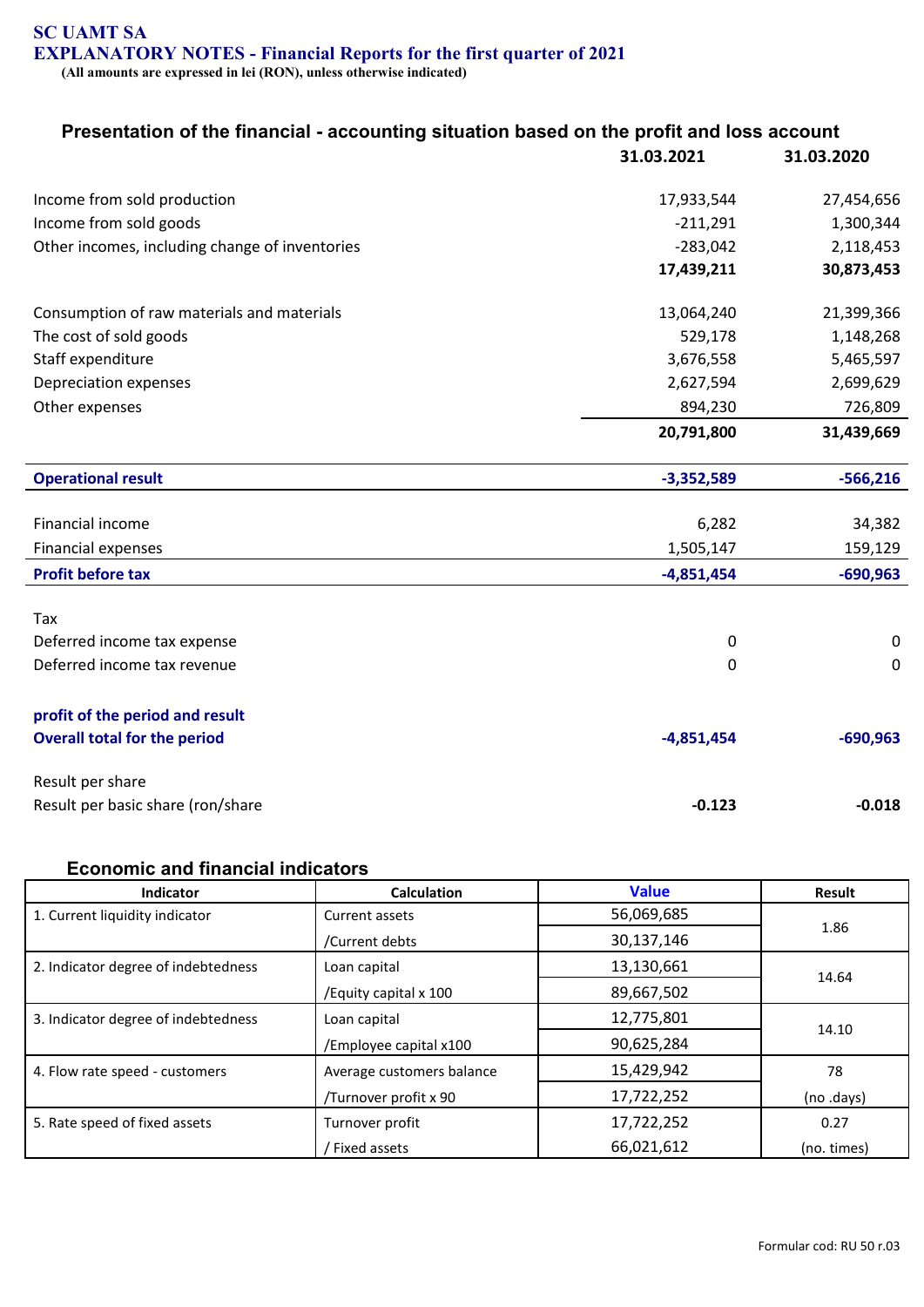# **Events or factors of uncertainty that affect or could affect the company's activity**

The company's main field of activity - the automotive industry - has been severely affected by the COVID-19 pandemic. The first effects appeared starting with the last part of the first quarter of 2020, by gradually stopping the assembly activity at the big car manufacturers.

This affected the company's deliveries, which gradually reduced the production activity.

The prudent behavior of car buyers has generated a decline in activity throughout the industry.

In addition, the products of the automotive industry have a high degree of technicality and complexity, which is reflected in their high price, and the decision to purchase this type of expensive product is influenced both by policies to encourage / discourage consumption and the individual perception of the clients on the general situation.

All this does not affect the company's ability to access new loans and refinance existing loans, on the terms and conditions of previous transactions.

or more favorable.

The company's borrowers may be affected by the low level of liquidity available, which could affect their ability to repay due debts, which will have an impact on the ability to forecast cash flows.

The Company cannot predict all events that would have an impact on the profile or financial sector, nor the effects that would occur on the financial statements.

The company cannot estimate the effects on the financial statements of the future fluctuations of the profile market, of the future decreases of the liquidities on the financial market, of the devaluation of the financial assets, or the contraction of the credit market, or the increase of the currency volatility.

However, the company considers that, in the specific conditions of the market in which it operates, characterized by a strong specialization of participants and a small number of them, risk assessment and management can be achieved by daily monitoring of cash inflows and outflows. and by making short-term forecasts of net liquidity.

The company is not subject to externally imposed capital requirements.

General Director **Head of Fin.Acc. Dept.** Ioan STANCIU Mircea BONTA